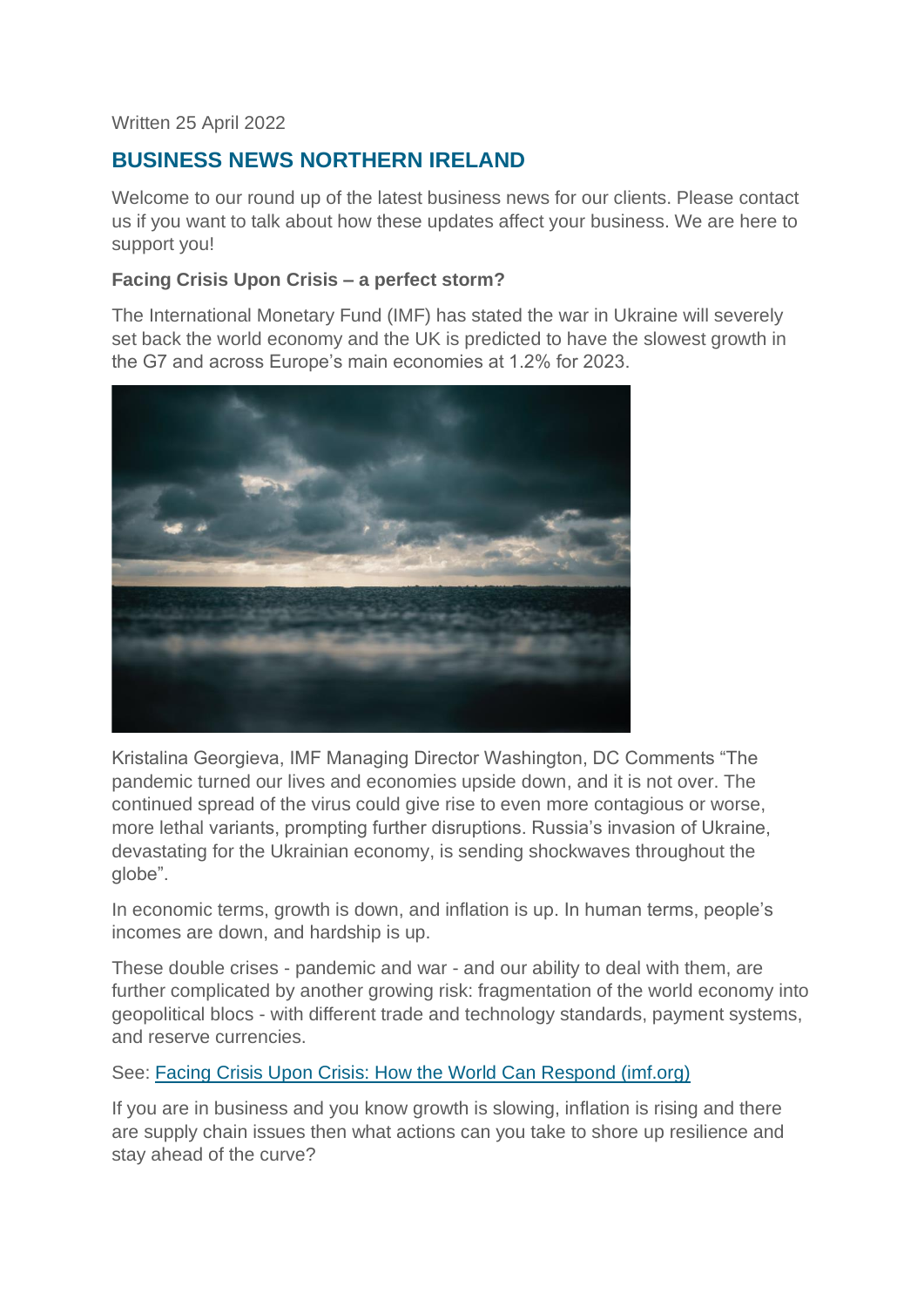Building business resilience requires several key attributes:

- **Collaboration** amongst departments, your suppliers and even fellow businesses.
- **Sharing resources** and removing inefficiencies with duplicate information and processes.
- **Team formation** so all employees know what impact they have on the business and can adapt to changes.
- **Suppleness and adaptability** to make changes.
- Having a business **culture that allows for some failures or mistakes** with new ways of doing things and learning from them and adjusting swiftly.
- Spending time working on **change management** as well as working "in the business".

Where do you start? Our top performing clients regularly discuss building resilience with all employees and collect their ideas and thoughts so, together, the whole team can work for change.

Please talk to us about the resources we have to help.

## **Job vacancies rise to new level**

In the Office for National Statistics (ONS) latest labour market overview, they state that the number of job vacancies in January to March 2022 rose to a new record of 1,288,000.

The ONS also state that the unemployment rate for December 2021 to February 2022 decreased by 0.2 percentage points on the quarter to 3.8%.

What is clear from the latest survey is that job applicants are still calling the shots and employers are still struggling to recruit.

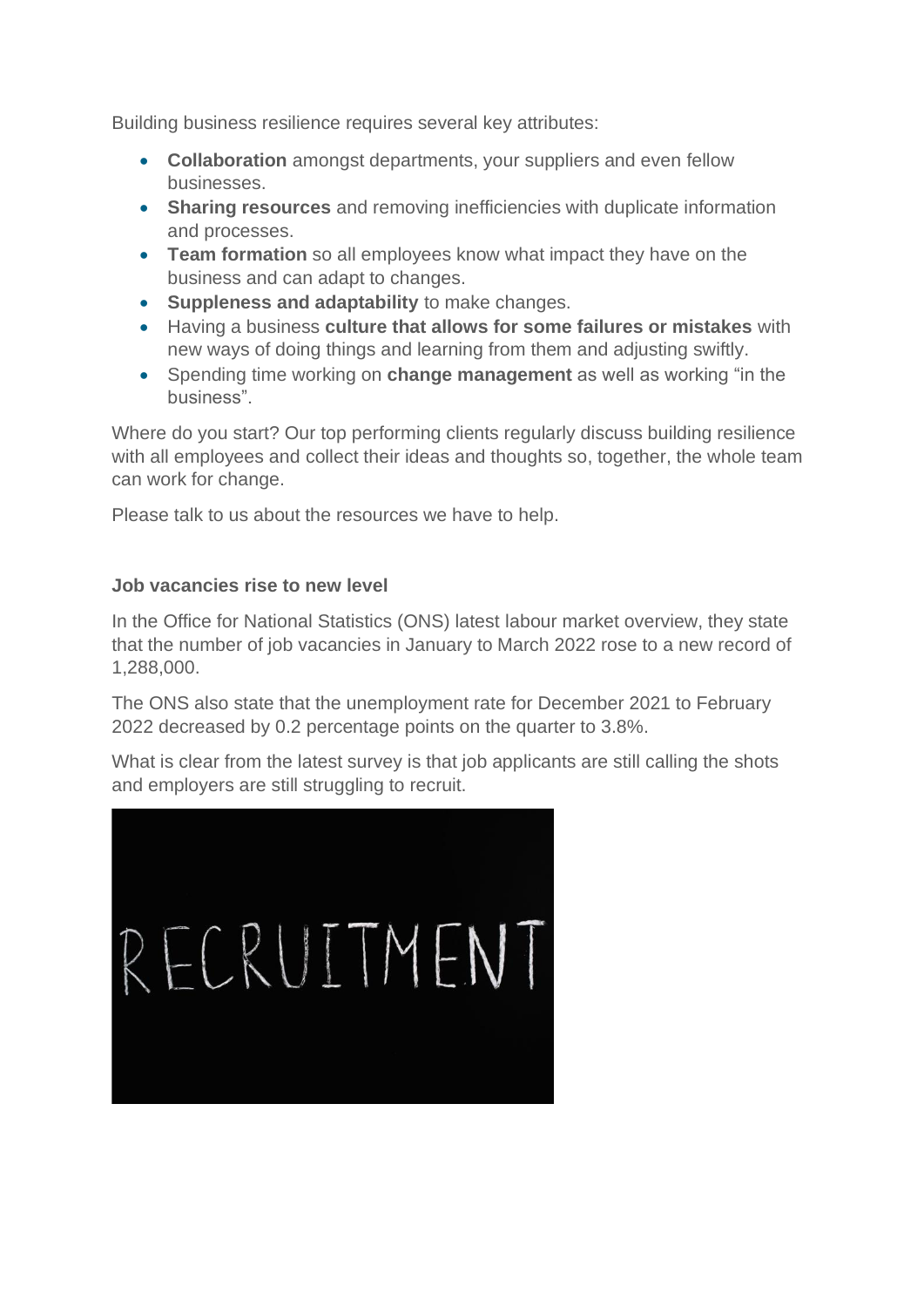There are a number of actions you can take to make your business attractive to new staff. In addition to reviewing your pay and conditions to be as competitive as possible, these include:

- Treating recruitment as a permanent process;
- Regularly asking existing staff, customers and suppliers for introductions;
- Offering incentives for referrals;
- Make sure you are running constant online social media and local advertisements;
- Embracing flexibility in hours and location in your business;
- Introducing a "golden hello" and loyalty bonusses for length of service (typically one to three years);
- Advertising testimonials from existing staff;
- Using government initiatives for apprentices;
- Making your company and the job sound as attractive as possible by outlining the position to sound prestigious and challenging. These two factors are big incentives for bright potential candidates;
- Knowing that job satisfaction comes from feeling respected and having the opportunity to learn new things and excel in the face of obstacles when advertising the role; and
- Convey your businesses personality so potential employees get a feel for what it would be like to work for you.

Recruiting new employees is tough just now so be different! For example, some employers are now offering "wellbeing leave" in addition to the usual holiday package. If you want to recruit more you must get serious about the process and be on it 24/7, 365!

Useful guidance on the procedures for recruitment can be seen in the ACAS guide "Recruiting staff" which can be seen here: [Recruiting staff \(acas.org.uk\)](https://www.acas.org.uk/sites/default/files/2019-03/Recruiting_staff_guide.pdf)

See: Labour market overview, UK - [Office for National Statistics \(ons.gov.uk\)](https://www.ons.gov.uk/employmentandlabourmarket/peopleinwork/employmentandemployeetypes/bulletins/uklabourmarket/april2022)

## **Digital Growth Grant**

The Department for Digital, Culture, Media and Sport (DCMS) will run a Digital Growth Grant competition over Summer 2022. Bids will be invited to address identified market failures and accelerate the growth of tech start-up and scale-up ecosystems across the regions and nations of the UK. The successful bidder will be awarded up to £12.09 million to be spent over two financial years; 2023/24 and 2024/25.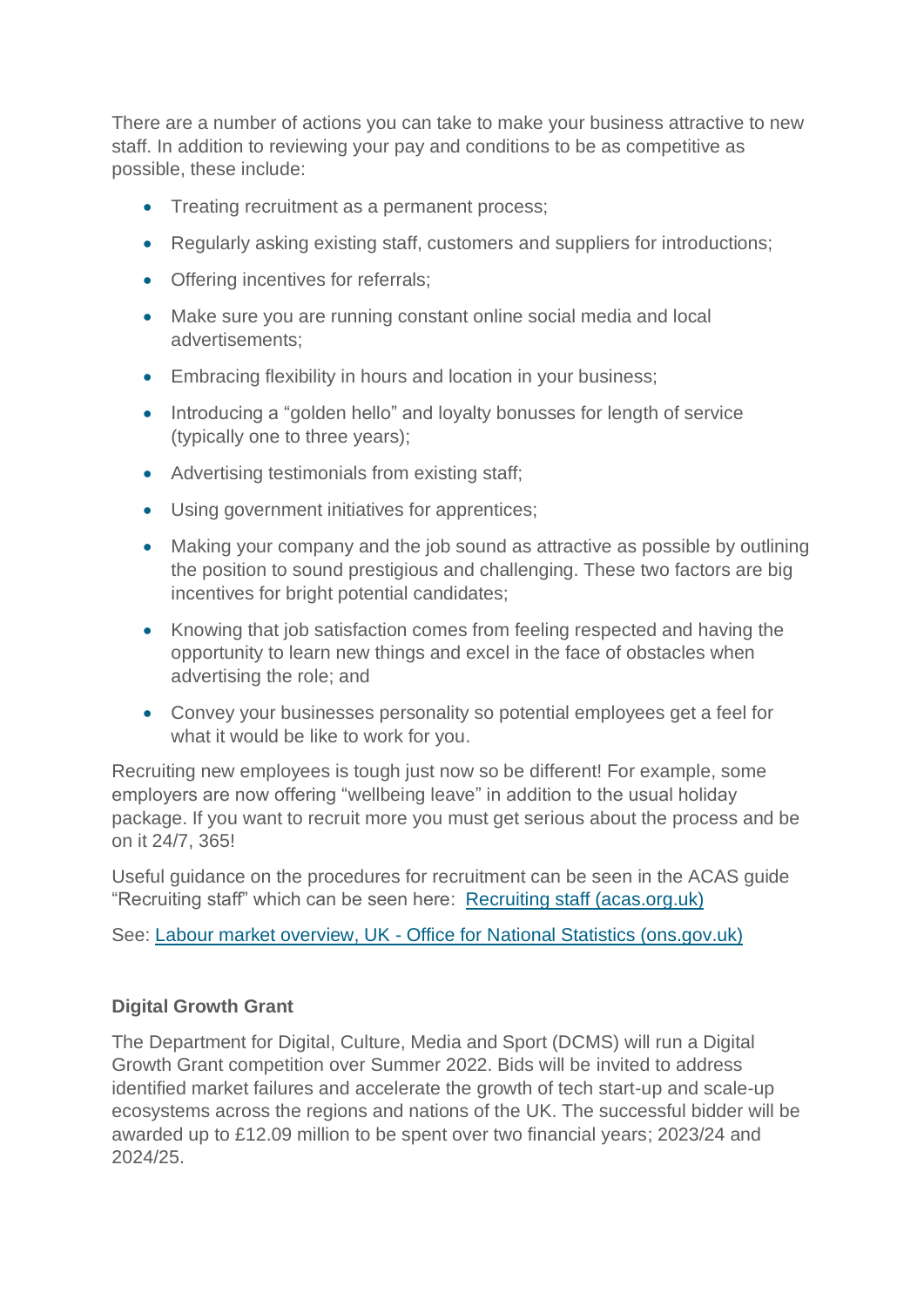Further detail on the grant objectives, eligibility and application process will be published in Summer 2022 when the competition opens for applications.

The detailed grant specification is currently being developed in consultation with the market. DCMS is inviting organisations to participate in upcoming webinars as an opportunity to ask questions and to express their views and ideas about the scope of future provision of government-funded support for tech start-ups and scale-ups.

[Express your interest](https://docs.google.com/forms/d/e/1FAIpQLSeT4tpxIKhO1c2nac4oxekJuSxnjrR8GQzKpyzmVEFV75CMFg/viewform) to contribute your views and to stay up to date on when the Digital Growth Grant goes live.

See: Digital Growth Grant - [GOV.UK \(www.gov.uk\)](https://www.gov.uk/guidance/digital-growth-grant)

#### **Guidance for businesses wanting to offer help to Ukraine**

Businesses can find ways to help with the situation in Ukraine by answering calls for specific aid and goods and working to find solutions for those fleeing areas affected by the war.

The Homes for Ukraine scheme will allow individuals, charities, community groups and businesses in the UK to bring Ukrainians to safety, including those with no family ties to the UK.

Phase One of the scheme allows sponsors in the UK to nominate a named Ukrainian or a named Ukrainian family to stay with them in their home or in a separate property.

Individual sponsors will be asked to provide homes or a spare room rent-free for as long as they are able, with a minimum stay of six months. In return, they will receive £350 per month.

Those who have a named Ukrainian they wish to sponsor should contact them directly and prepare to fill in a visa application.

Charities, faith groups, businesses and local community organisations are also helping to facilitate connections between individuals, for potential sponsors who do not have a named contact.

Ukrainians arriving in the UK under this scheme will be granted three years leave to remain, with entitlement to work, and access benefits and public services.

Find more information and record your interest on the [Homes for Ukraine webpage.](https://homesforukraine.campaign.gov.uk/) Sponsors will be kept updated on the scheme.

The war in Ukraine has created huge and urgent shortages of medicines and medical devices. A critical need for Ukrainian government organisations is to quickly find and engage financial donors and suppliers that can deliver essential goods. Enkidu is a scheme where companies can list their offer, and if it matches the needs of the Ukrainian government, they will get in touch with the supplier directly - [find out](https://enkiduglobal.org/en/)  [how to get involved.](https://enkiduglobal.org/en/)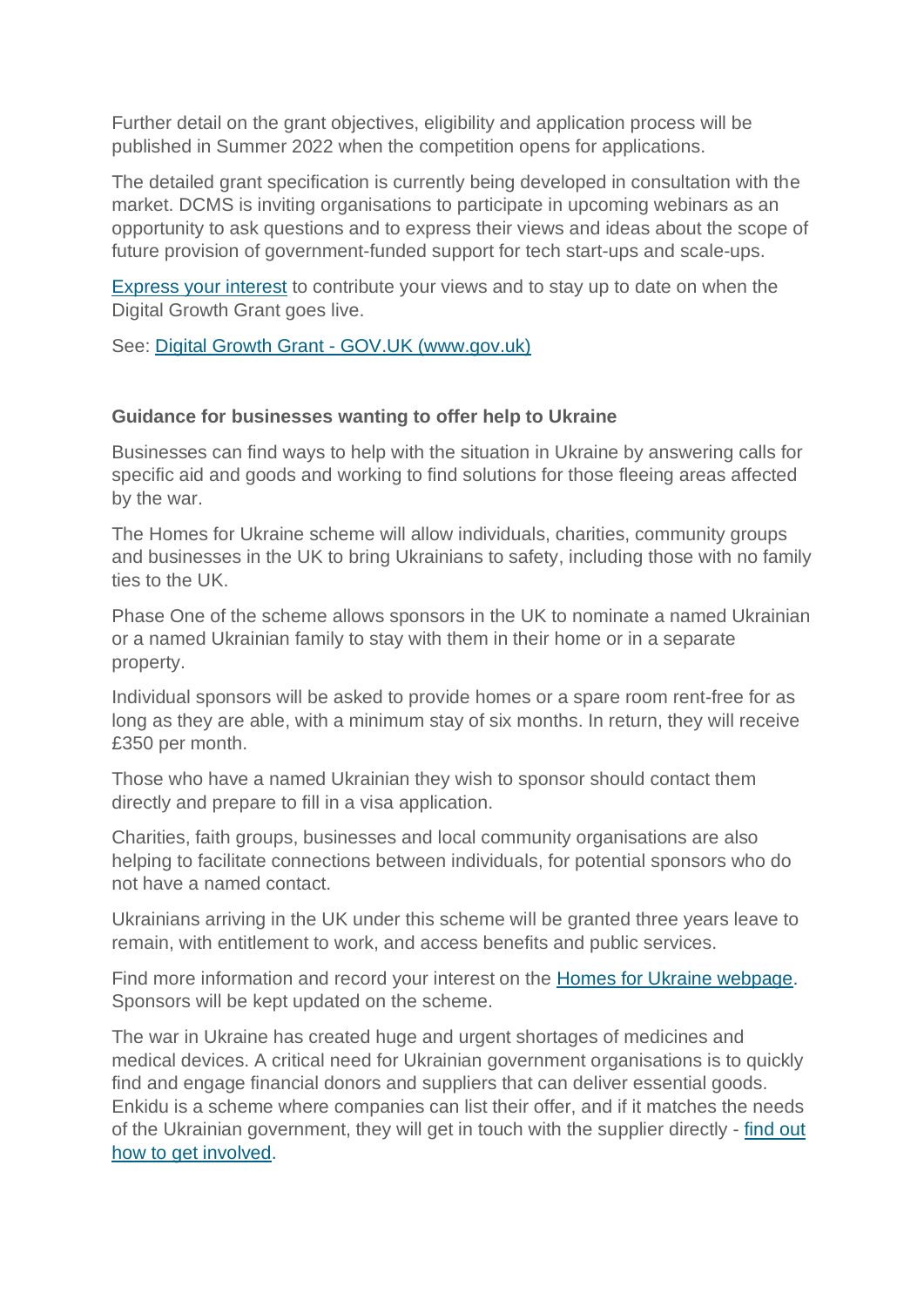## **Self-driving vehicles to be included in the Highway Code**

The government has confirmed planned changes to The Highway Code, responding to a public consultation, continuing to pave the way for safer, more efficient travel.

The changes to the code will help ensure the first wave of technology will be used safely, explaining clearly that while travelling in self-driving mode, motorists must be ready to resume control in a timely way if they are prompted to; such as when they approach motorway exits.

The plans also include a change to current regulation, allowing drivers to view content that is not related to driving on built-in display screens, while the self-driving vehicle is in control. It will, however, still be illegal to use mobile phones in selfdriving mode, given the greater risk they pose in distracting drivers as shown in research.

With self-driving technology rapidly developing across the globe, Britain's first vehicles approved for self-driving could be ready for use later this year. Vehicles will undergo rigorous testing and only be approved as self-driving when they have met stringent standards.

See: [Britain moves closer to a self-driving revolution -](https://www.gov.uk/government/news/britain-moves-closer-to-a-self-driving-revolution) GOV.UK (www.gov.uk)

## **End of tax year payroll procedures**

As the 2021/22 tax year has now ended, employers need to carry out the following end of year procedures:

- Provide your employees with their P60 annual summaries by 31 May 2022;
- Prepare forms P11D for employees' expenses and benefits by 5 July 2022:
- Update your employees' payroll data for 2022/23, in particular their new tax codes; and
- Update your payroll software for 2022/23 if you haven't already done so.

Here is a link to the HMRC guidance: [Payroll: annual reporting and tasks: Overview -](https://www.gov.uk/payroll-annual-reporting) [GOV.UK \(www.gov.uk\).](https://www.gov.uk/payroll-annual-reporting) Please talk to us about your payroll – we would be delighted to help!

#### **HMRC warn workers not to use schemes that claim to increase take home pay**

HMRC have recently published details of the promoters of two tax avoidance schemes that purport to allow workers to maximise their take home pay. HMRC wants employers and employees to understand that these schemes (involving individuals agreeing an employment contract and working as a contractor) do not work and is warning potential users to steer clear of the schemes or exit them. Use of the published schemes could leave users with big tax bills.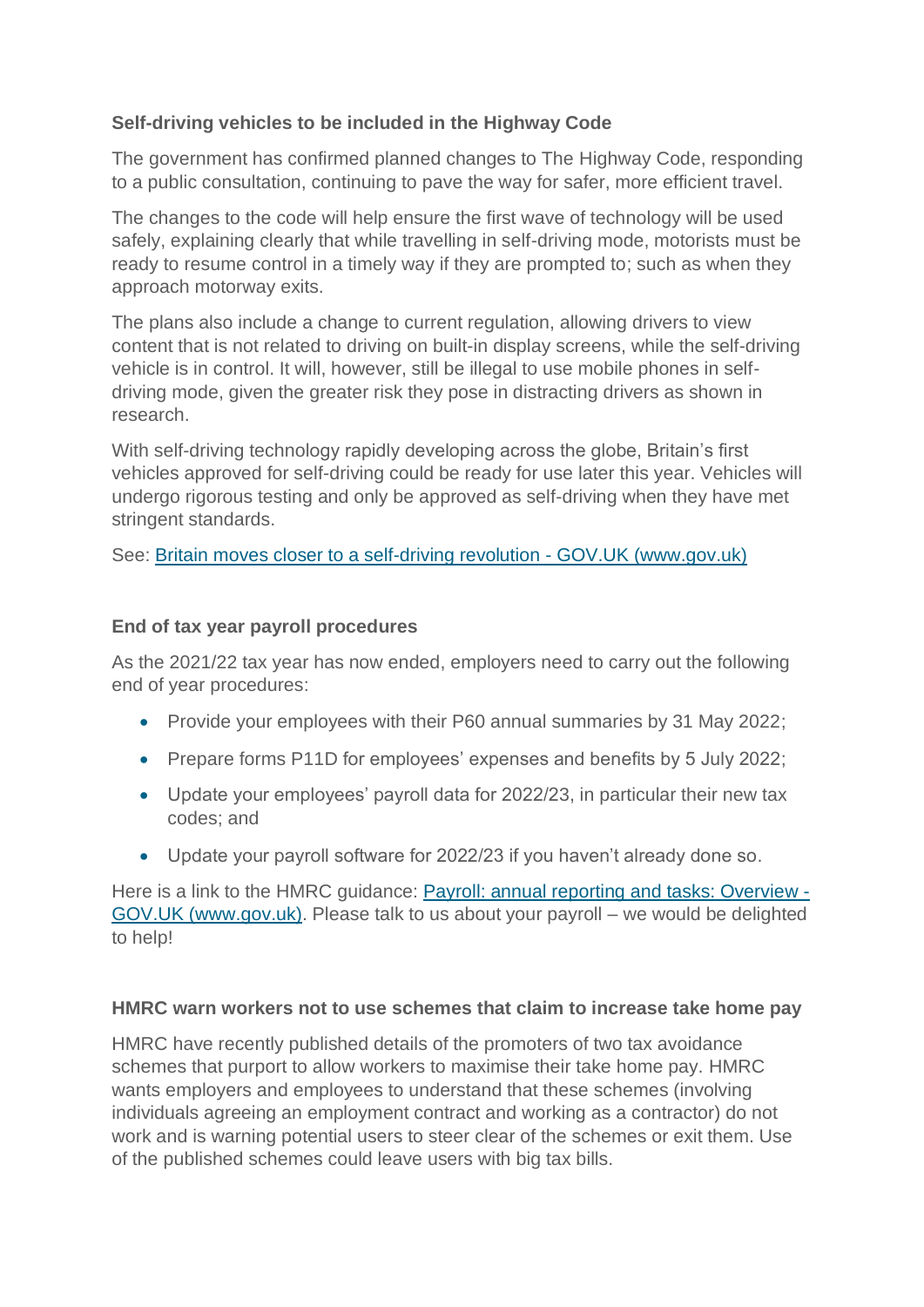This is part of a general crackdown by HMRC on the use of "umbrella" companies and managed service companies to sidestep the IR35 (personal service company) and 'off-payroll working' rules.

For further details see: [HMRC names avoidance scheme promoters for first time -](https://www.gov.uk/government/news/hmrc-names-avoidance-scheme-promoters-for-first-time) [GOV.UK \(www.gov.uk\)](https://www.gov.uk/government/news/hmrc-names-avoidance-scheme-promoters-for-first-time)

# **More than 142,000 individuals use online payment plans to pay their selfassessment tax bill**

HMRC has issued a press release to confirm that more than 142,000 taxpayers have used HMRC's online 'Time to Pay' facility to spread the cost of their self-assessment tax bill since April 2021.

The self-assessment deadline for 2020/21 tax returns was 31 January 2022 but, this year, HMRC gave taxpayers until 1 April to pay any tax owed and not face penalties.

Individuals who were unable to pay in full but had a tax bill of under £30,000 could use the online Time to Pay service to spread the cost into manageable monthly instalments. Those who owed more than £30,000 or needed longer to pay could still use the Time to Pay service but they had to contact HMRC to arrange it.

HMRC has said that, since April 2021, self-assessment taxpayers have used this service to pay nearly £475 million worth of tax in instalments.

It should be noted that any self-assessment taxpayers who did not pay their outstanding tax by 1 April now face a 5% late payment penalty on any outstanding tax.

See: [HMRC Press Release -](https://www.gov.uk/government/news/more-than-142000-use-online-payment-plans-to-pay-their-self-assessment-tax-bill) GOV.UK

## **Strengthening consumer protection and enforcement**

The government is bolstering consumer rights, strengthening the enforcement powers of the Competition and Markets Authority (CMA), and supporting consumers in resolving their own disputes without having to go the courts. 

Plans include making it clearly illegal to pay someone to write or host a fake review, so people are not cheated by bogus ratings. The government is consulting on a new law against:

- commissioning someone to write or submit a fake review;
- hosting consumer reviews without taking reasonable steps to check they are genuine; or
- offering or advertising to submit, commission or facilitate fake reviews.

There will also be clearer rules for businesses to make it easier for consumers to opt out of subscriptions, so they are not stuck paying for things they no longer want.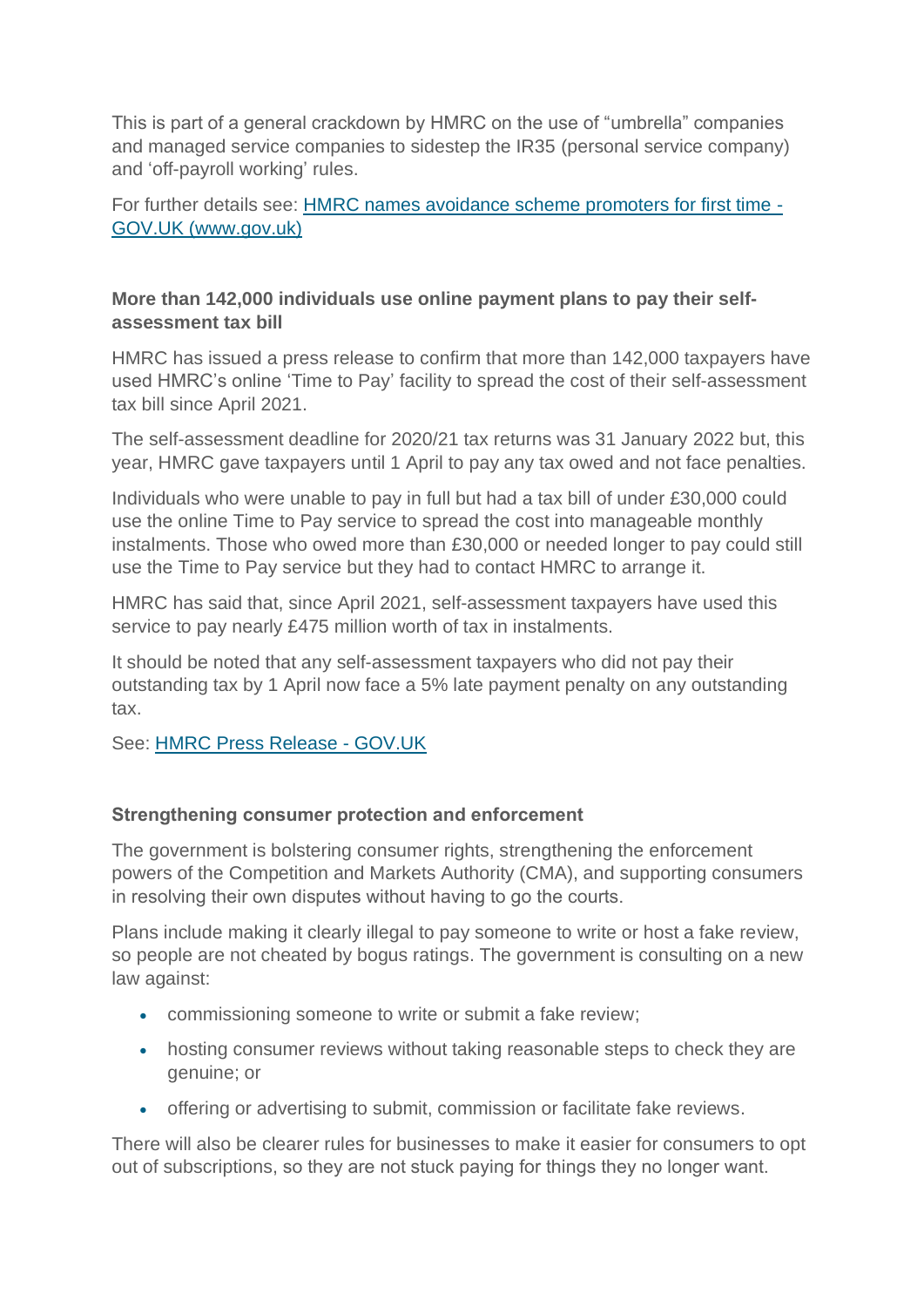Prepayment schemes like Christmas savings clubs will have to fully safeguard customers' money through insurance or trust accounts. Under new rules, businesses must:

- provide clearer information to consumers before they enter a subscription contract;
- issue a reminder to consumers that a free trial or low-cost introductory offer is coming to an end, and a reminder before a contract auto-renews onto a new term; and
- ensure consumers can exit a contract in a straightforward, cost-effective and timely way.

The enforcement of consumer law is also being strengthened. The CMA, instead of a court, will be able to award compensation to consumers and directly impose financial penalties for:

- breaking consumer protection laws, with penalties worth up to 10% of global annual turnover for businesses or up to £300,000 in the case of an individual.
- breaching undertakings given to the CMA, with penalties worth up to 5% of a business' annual global turnover or up to £150,000 for an individual, and additional daily penalties for continued non-compliance.
- non-compliance with an information notice, concealing evidence or providing false information, with penalties worth up to 1% of a business' annual global turnover or up to £30,000 for an individual, and additional daily penalties for continued non-compliance.

The government is also supporting consumers and traders to resolve more disputes without court action by improving Alternative Dispute Resolution (ADR) services in consumer markets. This includes amending the ADR Regulations 2015 to improve the quality and oversight of ADR services and requiring businesses offering consumers dispute resolution services to be accredited against these regulations.

See: [New rules to protect consumers' hard-earned cash  -](https://www.gov.uk/government/news/new-rules-to-protect-consumers-hard-earned-cash) GOV.UK (www.gov.uk)

## **'JobApplyNI' free service for employers**

Businesses looking to recruit new staff can sign up to the 'JobApplyNI' website to post their vacancies online. The website is provided by the Department for Communities and replaces the former 'EmployersOnlineNI' and 'JobCentreOnline' portals.

JobApplyNI offers a quick, easy and convenient way for employers to register. The process is automatic if the employer has a Companies House number.

Once registered, the service allows businesses to post their vacancies for free, including any relevant details such as job specifications, qualifications required,